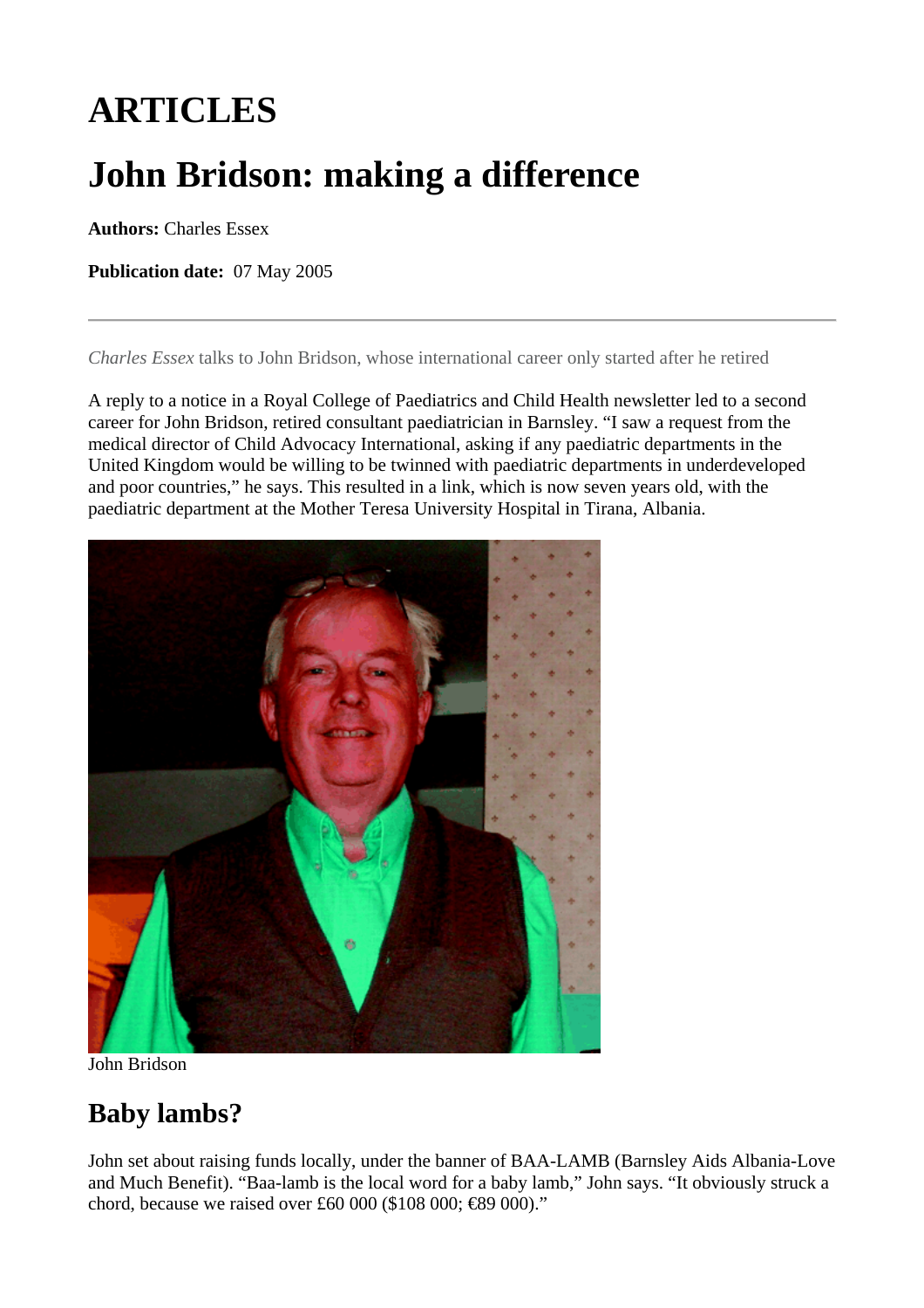# **In a previous life**

For many years John had been a consultant paediatrician at Barnsley District General Hospital. He worked a "one in two," with very little middle grade cover until the hospital appointed some additional consultants. Subsequently, John started to shadow the medical director, with a view to applying for that role and reducing to part time his clinical work. Things turned out differently, though. "I failed to get the job as medical director at the hospital and wondered what I was going to do in my retirement," he says.

# **Albania...**

John is now the lead medical trustee for Child Advocacy International (CAI). The charity has projects in 10 countries, of which John has visited five, assessing projects and sometimes troubleshooting.

His main interest lies in Albania. According to John, he was never one for research. However, the health problems he has seen there have led him to write a paper on iodine deficiency in the Albanian diet, in collaboration with colleagues from Albania and the United Kingdom. He is already preparing data for a second paper and feels this will add notably to the knowledge of the management and treatment of iodine deficiency. "The local diet is so deficient in iodine in Albania that many children are likely to be several IQ points below what they should be."



[Tirana skyline](http://eso-cdn.careers.bmj.com/article-images/rhonabrida.f1_default.gif)  Credit: SILVIO FIORE/TOPFOTO

# **... and Barnsley**

John would describe himself with genuine modesty as a jobbing paediatrician from a district general hospital. For several years he has helped to organise an annual international paediatric conference in Albania. "It is `international' because it has speakers from western Europe, the United States, the United Kingdom—and Barnsley," he says with typical dry humour. "I take the specialist registrar with me, and we present papers. What we say is translated into Albanian, and the PowerPoint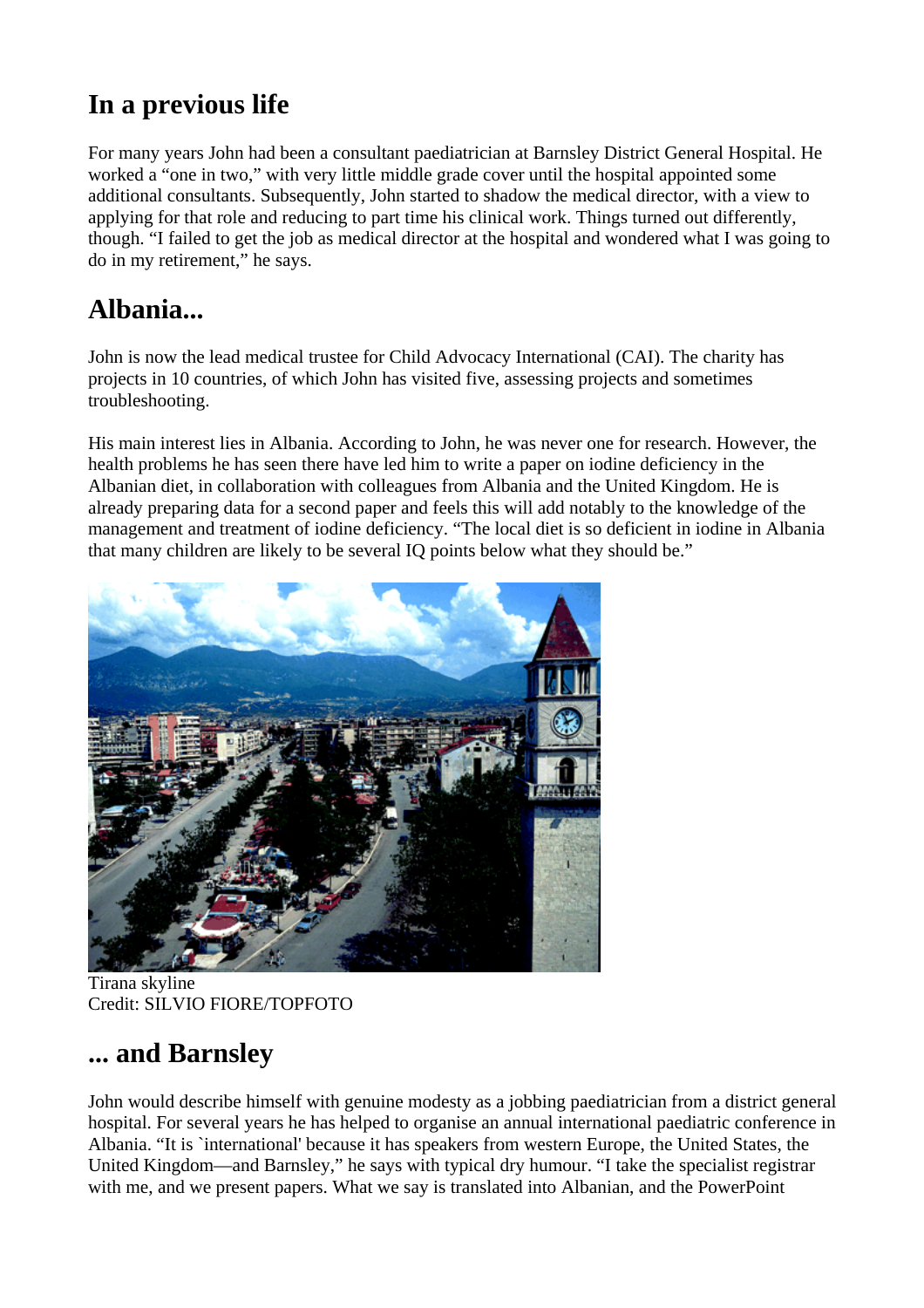presentation is also in Albanian." Every year, two Albanian paediatricians get the opportunity to come to Barnsley, and they have attended further training in neighbouring teaching units.



[Credit: PHIL NOBLE/PA/EMPICS](http://eso-cdn.careers.bmj.com/article-images/rhonabrida.f2_default.gif) 

# **Career opportunities**

John has enjoyed the opportunity to travel and spend time in a different culture. He has been particularly impressed with the strong family values and loyalty, and with the hospitality he has encountered. He also appreciates the time to think and reflect. "As doctors we probably don't realise at what a fast pace we live our lives," he says.

To doctors considering doing humanitarian aid work, John says, "I took advantage of an opportunity that arose. If you look around you will find something quickly. You get as much out of it as you are prepared to put into it." As a doctor in a substantive post, John found that the support of his trust was vital in the early days.

"I learnt early in my career to give families and colleagues information on which they could choose to act. I try never to give advice. I suppose my advice to young (and not so young) doctors would be, `Do not give advice; give information.'"

# **Real doctoring**

John is still doing one clinic a week at the hospital in Barnsley, but he says "The work in Albania gets us away from `defensive' medicine and into real doctoring." John's only regret is that he would have liked to have wound down more gradually from full time clinical work and being on-call, and done more part time work before retiring. This option was not commonly available at the time he took retirement. His new activities are keeping him busy, however, and he was just about to fly to Addis Ababa when I caught up with him.

CAI's website is [www.childadvocacyinternational.co.uk](http://www.childadvocacyinternational.co.uk/)